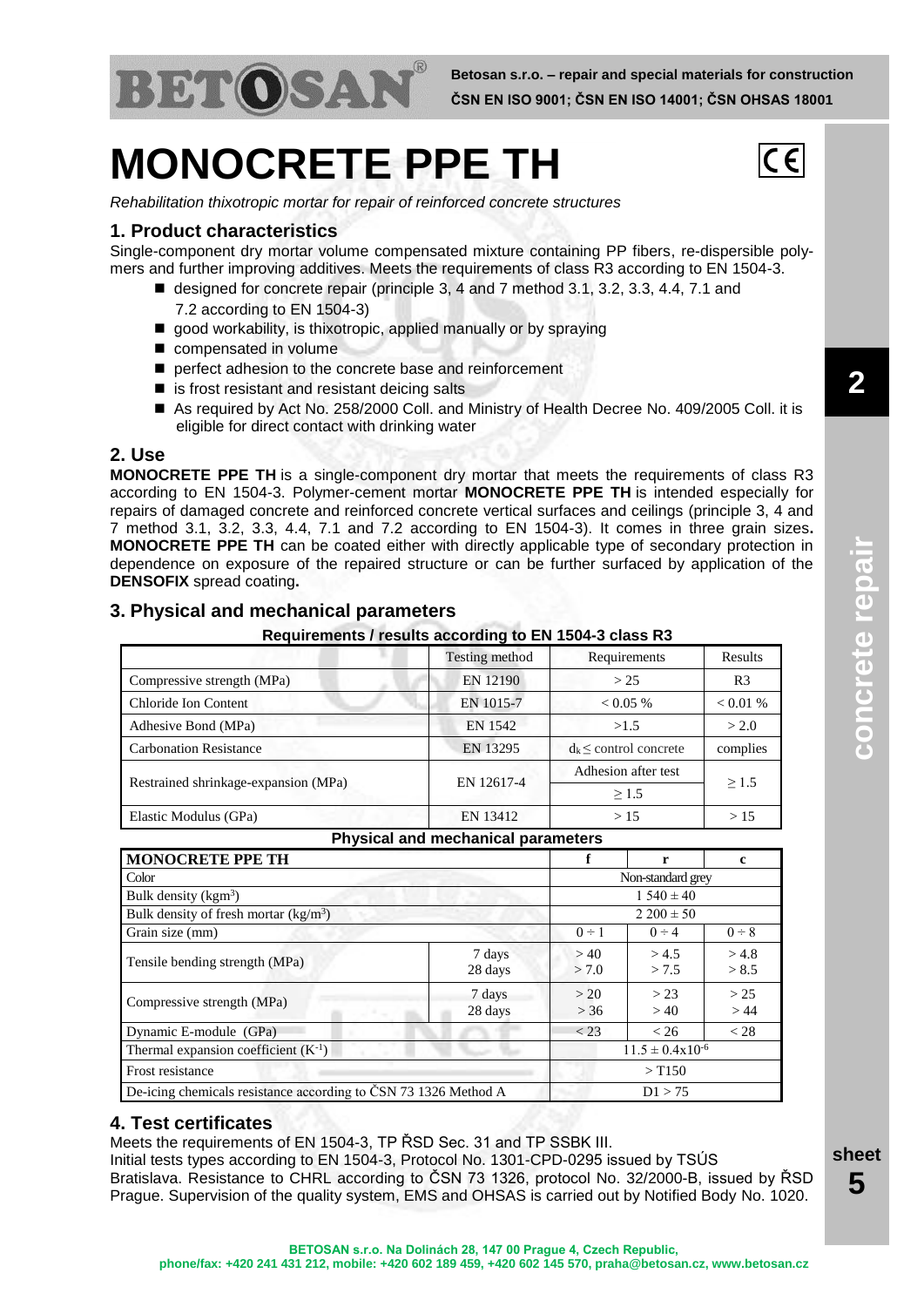**Na Dolinách 28** BETOSAI **147 00 Prague 4 praha@betosan.cz www.betosan.cz**

**phone/fax:+420 241 431 212 phone/fax:+420 241 431 215 mobile:+420 602 189 459 mobile:+420 602 145 570**

## **5. Instruction for preparation and application**

During the processing of dry mortar mixes **MONOCRETE PPE TH** it is generally necessary to comply with the principles contained in the relevant technological process **BETOSAN** for repair of reinforced concrete structures (TP n.1/06).

Base. Any incoherent, loose, weatherworn or otherwise visibly damaged concrete shall be completely removed from the surface of the repaired base. Corroded reinforcement shall be carefully released and cleaned of any corrosive products before application of repair material, humidification of the base surface shall be properly and continually performed for at least 120 minutes. The properly humidified concrete shall be dully dump, and not covered with dump shining water film. If necessary, it is possible to anchor the material to the base with the adhesive bridge **111 DENSOCRETE.**

Preparation of repair mortar. The mortar is prepared by simple mixing with water. During stirring it is necessary to use a low-speed mixer with forced circulation. The recommended mixing ratio is specified in the following table:

|                                  | max.    | Recommended mixing ratio |                  | Thickness of applied layer in |                 |
|----------------------------------|---------|--------------------------|------------------|-------------------------------|-----------------|
| Indication/type of mortar        | size of | Dry component            | Water            | single working area           |                 |
|                                  | fillers | (kg)                     | (liters)         | $min.$ ( $mm$ )               | $max.$ ( $mm$ ) |
| <b>MONOCRETE PPE TH f fine</b>   | mm      | 25                       | $3.70 \div 3.95$ |                               | 12              |
| <b>MONOCRETE PPE TH r medium</b> | 4 mm    | 25                       | $3.45 \div 3.70$ | 10                            | 25              |
| <b>MONOCRETE PPE TH c coarse</b> | 8 mm    | 25                       | $3.40 \div 3.65$ | 20                            | 40              |

The recommended batch of water can be adjusted to reach optimum workability. If added water exceeds the recommended quantity by 10%, risk of cracking is significantly enhanced. It can also lead to drop of mechanical properties.

Workability of the product is 50 - 60 minutes under 20 °C.

Neither temperature of base nor temperature of ambient air shall be below + 5  $^{\circ}$ C and above + 30  $^{\circ}$ C. Mortar application can be done either manually or by dry or wet spraying. The mortar can be manually applied either by rendering or fining off.

First layer (connecting) needs to be applied in such a way to ensure that no unfilled spaces are created (behind reinforcement, in caverns etc.). After initial application it is recommended to spread the mortar into pores and uneven spaces. This can be done well with flat paint brush with short hair, or by a toothed trowel. Proper adhesion of the material to substrate in application stage is basic condition for good quality adhesion in the final state. In localized repairs it is necessary to pay appropriate attention to edge regions or repaired area, where the edge needs to be properly compacted, without entrapped air pockets or other non-homogeneities. The repair is always done from place of deepest degradation, in such a way that the final layer it to be continuous over entire area, if possible.

Surface finalization. After initial setting of the last layer, smoothing by a dry polyurethane finisher is used for surfacing. Wet surfacing is not allowed. If the surface is to be smoothed with fine spread coating (e.g. **DENSOFI**X), ruling off by a wooden tamper is sufficient.

Surface treatment. Repaired surfaces shall be properly treated immediately after completion to avoid especially direct exposure to sun, wind effect and other factors accelerating undesirable evaporation of the batch water. Use of the treatment agents **DENSOCURE W** and **DENSOCURE R** proved well.

## **6. Specific consumption**

Specific consumption of dry mortar is 1.7  $\div$  1.8 kg/m<sup>2</sup> at 1 mm of layer thickness. In spray application, it is necessary to count with loss of  $10 \div 12$  %.

## **7. Packing and storage**

The product is packed into 25 kg PE-lined paper bags. **MONOCRETE PPE TH** must be efficiently protected against moisture during transportation and storage. Shelf life in undamaged packing is 6 months.

After the expiration of min. shelf life, which is stated on the packaging, ingredients are not fully effective at reducing chromium VI below 2 ppm.

## **8. Health protection at work**

Handling the **MONOCRETE PPE TH** dry rehabilitation mortar does not require any extraordinary hygienic precautions. The product contains alkalis and therefore any contamination of mainly eyes or mucous membrane must be prevented. Health and labor safety rules applicable to work with cement or lime mortars are to be adhered to.

Issued MSDS meets the requirements of EC-Regulation 1907/2006, Article 31.